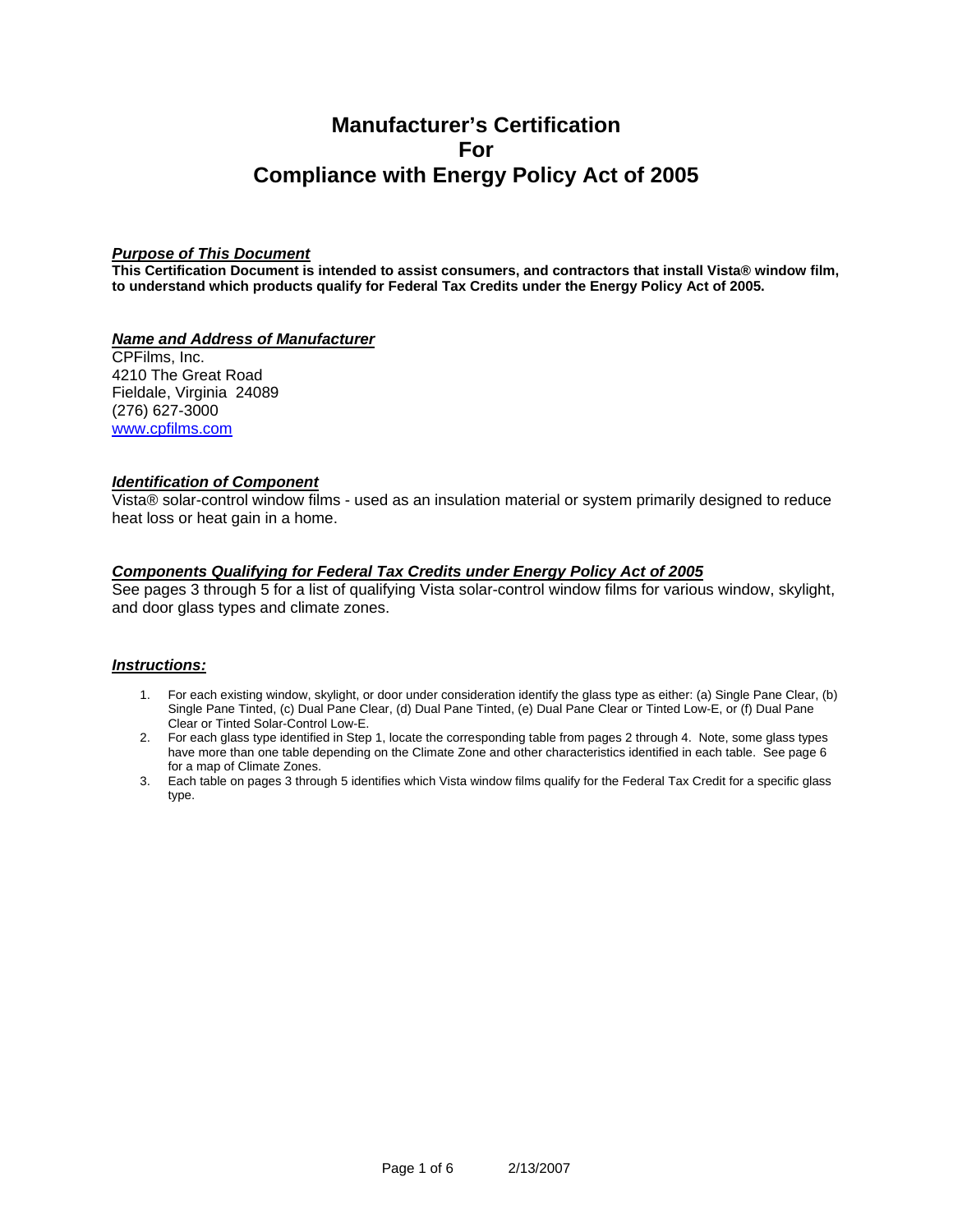#### *Other Notes:*

- 1. The tables are for wood or vinyl framed windows, skylights or doors. If aluminum frames, contact CPFilms Technical Services for an evaluation at (276) 627-3447.
- 2. The tables for Dual Clear and Dual Tinted Glass include single pane glass with an interior or exterior storm pane of glass.
- 3. The presence or absence of dividers, screens, exterior or interior shading devices (blinds, shades, curtains, etc.), shading from trees, bushes, adjacent buildings or homes, etc. or shading from overhangs does not affect the qualification status.
- 4. The compass orientation of windows, doors, or skylights also does not affect the qualification status.
- 5. Single Vision Glass is defined as window, door, or skylight with a single distinct vision area. See diagram below.
- 6. Dual Vision Glass is defined as window, door, or skylight with two distinct vision areas. See diagram below.



- 7. If unable to determine whether a glass type is Dual Clear Low-e or simply Dual Clear, use tables for Dual Clear.
- 8. If unable to determine whether a glass type is Dual Tinted Low-e or simply Dual Tinted, use tables for Dual Tinted.
- 9. If unable to determine whether a glass type is Solar Control Low-e or simply generic Low-e, use tables for generic Low-e.
- 10. If unable to determine whether Gas Fill for dual pane glass units is argon, assume that it is not argon and that the more restrictive table applies.
- 11. See [www.cpfilms.com](http://www.cpfilms.com/) for the most up-to-date listing of qualifying products as new products may have been introduced.
- 12. The inclusion of Vista products on the tables herein does not imply any warranties. Please consult with your Vista dealer for complete warranty information.
- 13. Use of solar-control safety film versions of the qualifying films listed is permissible. For example, if V28 SR CDF qualifies for a particular glass type, then V28 SR PS8 qualifies as well.

Under penalty of perjury, I declare that I have examined this certification statement, and to the best of my knowledge and belief, the facts are t rue, correct, and complete.

 $\frac{1}{2}$ 

Virgi nia Kubler Business Director, Professional Window Film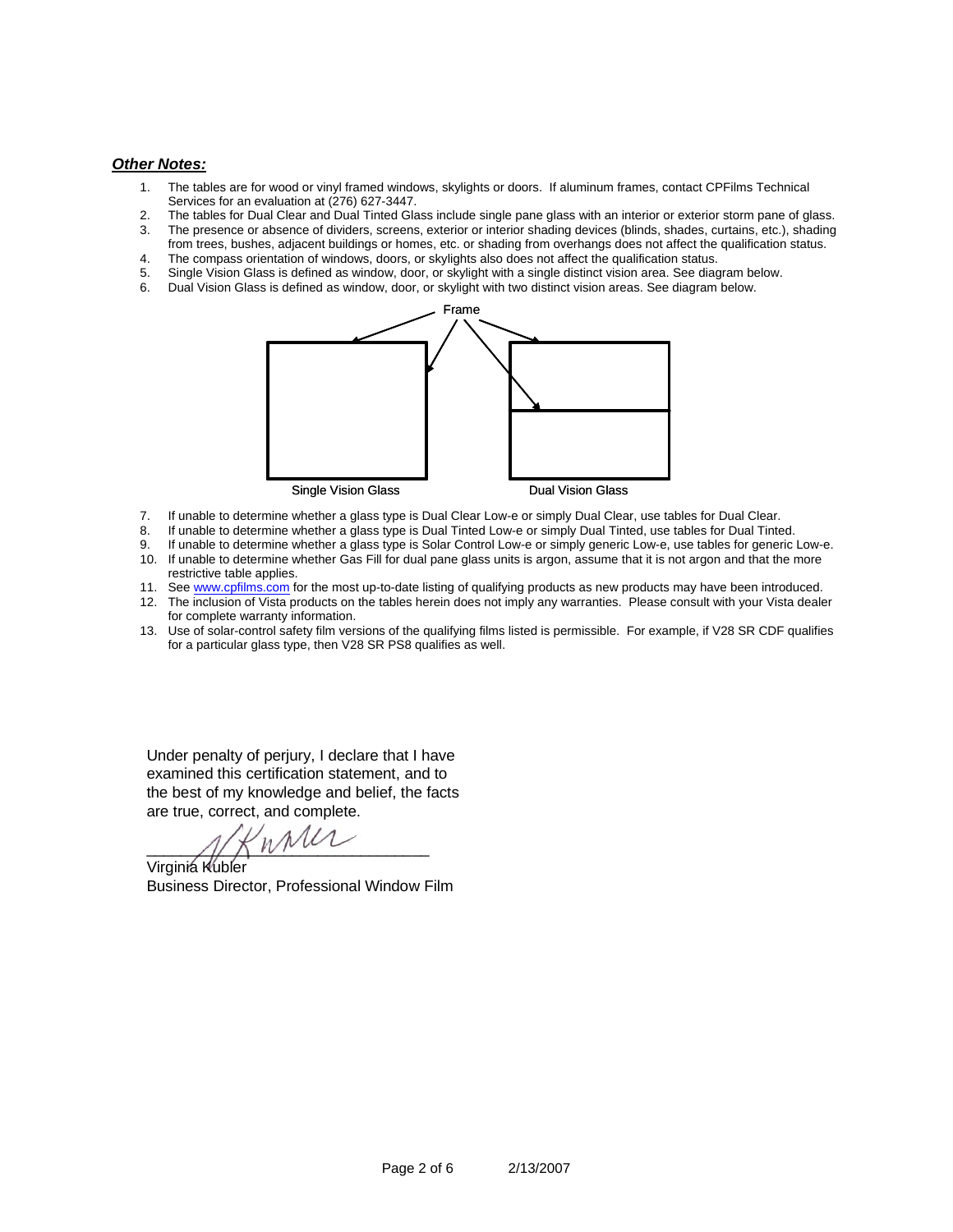| <b>Single Pane Clear Glass</b>              |                    |  |
|---------------------------------------------|--------------------|--|
| Climate Zone 1 Only*                        |                    |  |
|                                             |                    |  |
| No films qualify in the other climate zones |                    |  |
| for this glass type                         |                    |  |
| Single Vision **                            | Dual Vision**      |  |
| <b>V14 SR CDF</b>                           | V33 SR CDF         |  |
| <b>V18 SR CDF</b>                           | <b>V14 SR CDF</b>  |  |
| <b>V28 SR CDF</b>                           | <b>V18 SR CDF</b>  |  |
| <b>V38 SR CDF</b>                           | <b>V28 SR CDF</b>  |  |
| V33B SR CDF                                 | <b>V38 SR CDF</b>  |  |
| <b>V31 SR CDF</b>                           | V33B SR CDF        |  |
| <b>V41 SR CDF</b>                           | <b>V40 SR CDF</b>  |  |
| <b>VE35 SR CDF</b>                          | V31 SR CDF         |  |
| <b>VE50 SR CDF</b>                          | <b>V41 SR CDF</b>  |  |
| <b>VS42 SR CDF</b>                          | <b>VE35 SR CDF</b> |  |
| <b>VS60 SR CDF</b>                          | <b>VE50 SR CDF</b> |  |
|                                             | <b>VS42 SR CDF</b> |  |
|                                             | <b>VS60 SR CDF</b> |  |
| *See page 6 for a map of Climate Zones      |                    |  |
| ** See page 2 for a description of Single   |                    |  |
| <b>Vision and Dual Vision Glass</b>         |                    |  |

| <b>Single Pane Tinted Glass</b>                                                  |  |  |
|----------------------------------------------------------------------------------|--|--|
| Climate Zone 1 Only*                                                             |  |  |
| No films qualify in the other climate zones                                      |  |  |
| for this glass type                                                              |  |  |
| Single Vision or<br>Dual Vision**                                                |  |  |
| V33 SR CDF                                                                       |  |  |
| V45 SR CDF                                                                       |  |  |
| V <sub>14</sub> SR CDF                                                           |  |  |
| V <sub>18</sub> SR CDF                                                           |  |  |
| V <sub>28</sub> SR CDF                                                           |  |  |
| V <sub>38</sub> SR CDF                                                           |  |  |
| V48 SR CDF                                                                       |  |  |
| V31 SR CDF                                                                       |  |  |
| V40 SR CDF                                                                       |  |  |
| V41 SR CDF                                                                       |  |  |
| V50 SR CDF                                                                       |  |  |
| <b>VE35 SR CDF</b>                                                               |  |  |
| <b>VE50 SR CDF</b>                                                               |  |  |
| <b>VS42 SR CDF</b>                                                               |  |  |
| <b>VS60 SR CDF</b>                                                               |  |  |
| <b>VS61 SR CDF</b>                                                               |  |  |
| <b>VS70 SR CDF</b>                                                               |  |  |
| V33B SR CDF                                                                      |  |  |
| *See page 6 for a map of Climate Zones                                           |  |  |
| ** See page 2 for a description of Single<br><b>Vision and Dual Vision Glass</b> |  |  |

| <b>Dual Pane Clear Glass</b><br>Climate Zones 1-3 Only*                          |                        |  |
|----------------------------------------------------------------------------------|------------------------|--|
| No films qualify in the other climate zones<br>for this glass type               |                        |  |
| Single Vision**                                                                  | Dual Vision**          |  |
| V <sub>14</sub> SR CDF                                                           | V <sub>14</sub> SR CDF |  |
| V <sub>18</sub> SR CDF                                                           | V <sub>18</sub> SR CDF |  |
| <b>VE35 SR CDF</b>                                                               | V <sub>28</sub> SR CDF |  |
| <b>VE50 SR CDF</b>                                                               | <b>VE35 SR CDF</b>     |  |
| <b>V33B SR CDF</b>                                                               | <b>VE50 SR CDF</b>     |  |
|                                                                                  | V33B SR CDF            |  |
|                                                                                  | V31 SR CDF             |  |
|                                                                                  | <b>VS42 SR CDF</b>     |  |
| *See page 6 for a map of Climate Zones                                           |                        |  |
| ** See page 2 for a description of Single<br><b>Vision and Dual Vision Glass</b> |                        |  |

IT

ī.

| <b>Dual Pane Tinted Glass</b>                                             |                        |  |  |
|---------------------------------------------------------------------------|------------------------|--|--|
| Climate Zone 1-3 Only*                                                    |                        |  |  |
| No films qualify in the other climate zones for<br>this glass type        |                        |  |  |
| Single Vision **                                                          | Dual Vision**          |  |  |
| <b>V33 SR CDF</b>                                                         | <b>V33 SR CDF</b>      |  |  |
| V <sub>14</sub> SR CDF                                                    | V <sub>14</sub> SR CDF |  |  |
| <b>V18 SR CDF</b>                                                         | <b>V18 SR CDF</b>      |  |  |
| <b>V28 SR CDF</b>                                                         | <b>V28 SR CDF</b>      |  |  |
| <b>V38 SR CDF</b>                                                         | <b>V38 SR CDF</b>      |  |  |
| V31 SR CDF                                                                | V31 SR CDF             |  |  |
| <b>VE35 SR CDF</b>                                                        | <b>V40 SR CDF</b>      |  |  |
| <b>VE50 SR CDF</b>                                                        | <b>V41 SR CDF</b>      |  |  |
| V41 SR CDF                                                                | <b>VE35 SR CDF</b>     |  |  |
| <b>VS42 SR CDF</b>                                                        | <b>VE50 SR CDF</b>     |  |  |
| <b>VS60 SR CDF</b>                                                        | <b>VS42 SR CDF</b>     |  |  |
| <b>VS70 SR CDF</b>                                                        | <b>VS60 SR CDF</b>     |  |  |
| <b>V33B SR CDF</b>                                                        | <b>VS70 SR CDF</b>     |  |  |
|                                                                           | <b>V33B SR CDF</b>     |  |  |
| *See page 6 for a map of Climate Zones                                    |                        |  |  |
| ** See page 2 for a description of Single Vision<br>and Dual Vision Glass |                        |  |  |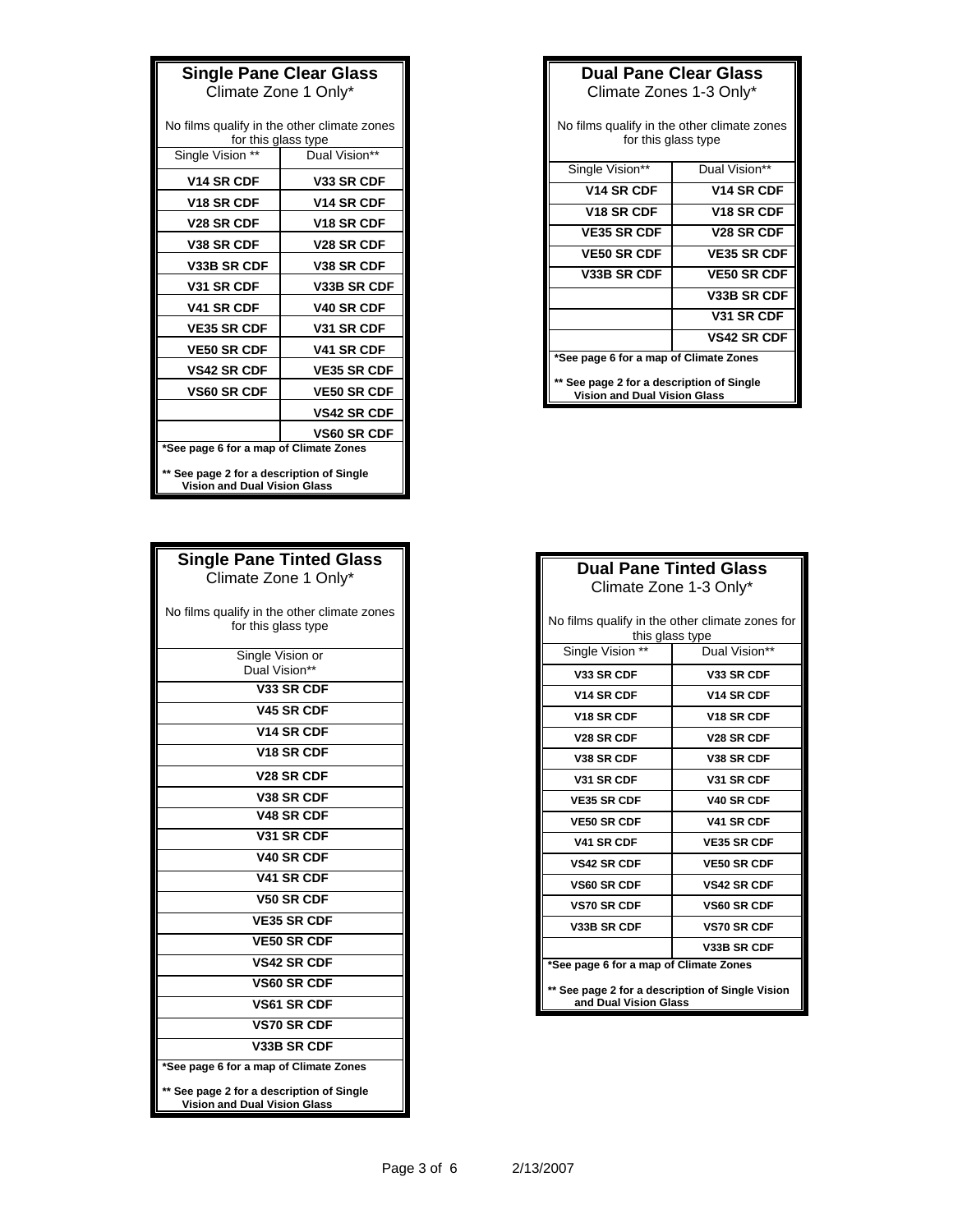| <b>Dual Pane Low-E Glass</b><br>(Clear or Tinted)                                |                                                      |  |
|----------------------------------------------------------------------------------|------------------------------------------------------|--|
| Climate Zones 1-3 and 4, but not<br>Marine 4                                     |                                                      |  |
| See Table to the right for other Climate<br>Zones for this glass type            |                                                      |  |
| Single Vision**                                                                  | Dual Vision**                                        |  |
| Minimum glass and<br>frame area of 6.5<br>square feet                            | Minimum glass and<br>frame area of 12<br>square feet |  |
| <b>V14 SR CDF</b>                                                                | <b>V14 SR CDF</b>                                    |  |
| V <sub>18</sub> SR CDF                                                           | V <sub>18</sub> SR CDF                               |  |
| V <sub>28</sub> SR CDF                                                           | V <sub>28</sub> SR CDF                               |  |
| <b>VE35 SR CDF</b>                                                               | <b>VE35 SR CDF</b>                                   |  |
| <b>VE50 SR CDF</b>                                                               | <b>VE50 SR CDF</b>                                   |  |
| V33B SR CDF                                                                      | <b>V33B SR CDF</b>                                   |  |
| V31 SR CDF                                                                       | V31 SR CDF                                           |  |
| <b>VS42 SR CDF</b>                                                               | <b>VS42 SR CDF</b>                                   |  |
| *See page 6 for a map of Climate Zones                                           |                                                      |  |
| ** See page 2 for a description of Single<br><b>Vision and Dual Vision Glass</b> |                                                      |  |

## **Dual Pane Low-E Glass (Clear or Tinted)**

Climate Zones Marine 4 And 5 - 8

See Table to the left for other Climate Zones for this glass type

## **Vinyl Frames Only Argon Gas-Filled Glass Only**

| Single Vision**                                                                                                            | Dual Vision**                                        |
|----------------------------------------------------------------------------------------------------------------------------|------------------------------------------------------|
| Minimum glass and<br>frame area of 6.5<br>square feet                                                                      | Minimum glass and<br>frame area of 12<br>square feet |
| V33 SR CDF                                                                                                                 | V33 SR CDF                                           |
| V14 SR CDF                                                                                                                 | V14 SR CDF                                           |
| V <sub>18</sub> SR CDF                                                                                                     | V <sub>18</sub> SR CDF                               |
| V <sub>28</sub> SR CDF                                                                                                     | V <sub>28</sub> SR CDF                               |
| V38 SR CDF                                                                                                                 | V38 SR CDF                                           |
| V48 SR CDF                                                                                                                 | V48 SR CDF                                           |
| V31 SR CDF                                                                                                                 | V31 SR CDF                                           |
| <b>V40 SR CDF</b>                                                                                                          | V40 SR CDF                                           |
| V41 SR CDF                                                                                                                 | V41 SR CDF                                           |
| <b>V50 SR CDF</b>                                                                                                          | V50 SR CDF                                           |
| <b>VE35 SR CDF</b>                                                                                                         | <b>VE35 SR CDF</b>                                   |
| <b>VE50 SR CDF</b>                                                                                                         | <b>VE50 SR CDF</b>                                   |
| <b>VS42 SR CDF</b>                                                                                                         | <b>VS42 SR CDF</b>                                   |
| <b>VS60 SR CDF</b>                                                                                                         | <b>VS60 SR CDF</b>                                   |
| <b>VS61 SR CDF</b>                                                                                                         | <b>VS61 SR CDF</b>                                   |
| <b>VS70 SR CDF</b>                                                                                                         | <b>VS70 SR CDF</b>                                   |
| V33B SR CDF                                                                                                                | V33B SR CDF                                          |
| *See page 6 for a map of Climate Zones<br>** See page 2 for a description of Single Vision and<br><b>Dual Vision Glass</b> |                                                      |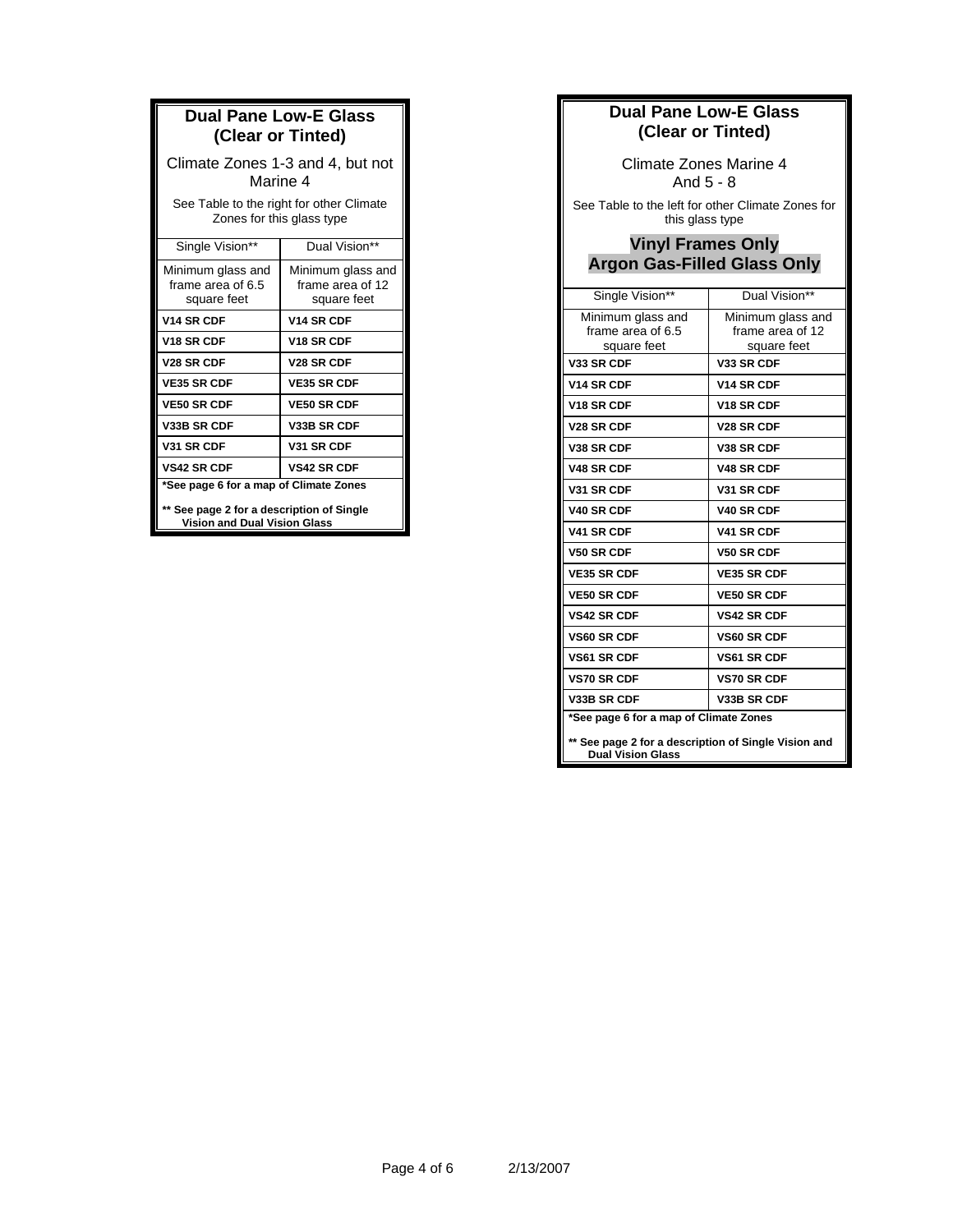## **Dual Pane Solar-Control Low-E Glass (Clear or Tinted)**

Climate Zones 1-3 and 4, but not Marine 4

See Table to the right for other Climate Zones for this glass type

> Single Vision or Dual Vision\*\*

Minimum glass and frame area of 12 square feet

| <b>V33 SR CDF</b>                      |
|----------------------------------------|
| <b>V45 SR CDF</b>                      |
| V58 SR CDF                             |
| V <sub>14</sub> SR CDF                 |
| V <sub>18</sub> SR CDF                 |
| <b>V28 SR CDF</b>                      |
| <b>V38 SR CDF</b>                      |
| <b>V48 SR CDF</b>                      |
| V31 SR CDF                             |
| V40 SR CDF                             |
| V41 SR CDF                             |
| V50 SR CDF                             |
| <b>VE35 SR CDF</b>                     |
| <b>VE50 SR CDF</b>                     |
| <b>VS42 SR CDF</b>                     |
| <b>VS60 SR CDF</b>                     |
| <b>VS61 SR CDF</b>                     |
| <b>VS70 SR CDF</b>                     |
| <b>VS75 SR CDF</b>                     |
| V33B SR CDF                            |
| *See page 6 for a map of Climate Zones |
|                                        |

**\*\* See page 2 for a description of Single Vision and Dual Vision Glass** 

## **Dual Pane Solar-Control Low-E Glass (Clear or Tinted)**

Climate Zones Marine 4 And 5 - 8

See Table to the left for other Climate Zones for this glass type

## **Argon Gas Filled Units Only**

Single Vision or Dual Vision\*\*

Minimum glass and frame area of 12 square feet

| <b>V33 SR CDF</b>                                                         |  |
|---------------------------------------------------------------------------|--|
| <b>V45 SR CDF</b>                                                         |  |
| <b>V58 SR CDF</b>                                                         |  |
| <b>V14 SR CDF</b>                                                         |  |
| V <sub>18</sub> SR CDF                                                    |  |
| V <sub>28</sub> SR CDF                                                    |  |
| V38 SR CDF                                                                |  |
| <b>V48 SR CDF</b>                                                         |  |
| V31 SR CDF                                                                |  |
| <b>V40 SR CDF</b>                                                         |  |
| V41 SR CDF                                                                |  |
| <b>V50 SR CDF</b>                                                         |  |
| <b>VE35 SR CDF</b>                                                        |  |
| <b>VE50 SR CDF</b>                                                        |  |
| <b>VS42 SR CDF</b>                                                        |  |
| <b>VS60 SR CDF</b>                                                        |  |
| VS61 SR CDF                                                               |  |
| <b>VS70 SR CDF</b>                                                        |  |
| <b>VS75 SR CDF</b>                                                        |  |
| V33B SR CDF                                                               |  |
| *See page 6 for a map of Climate Zones                                    |  |
| ** See page 2 for a description of Single Vision<br>and Dual Vision Glass |  |